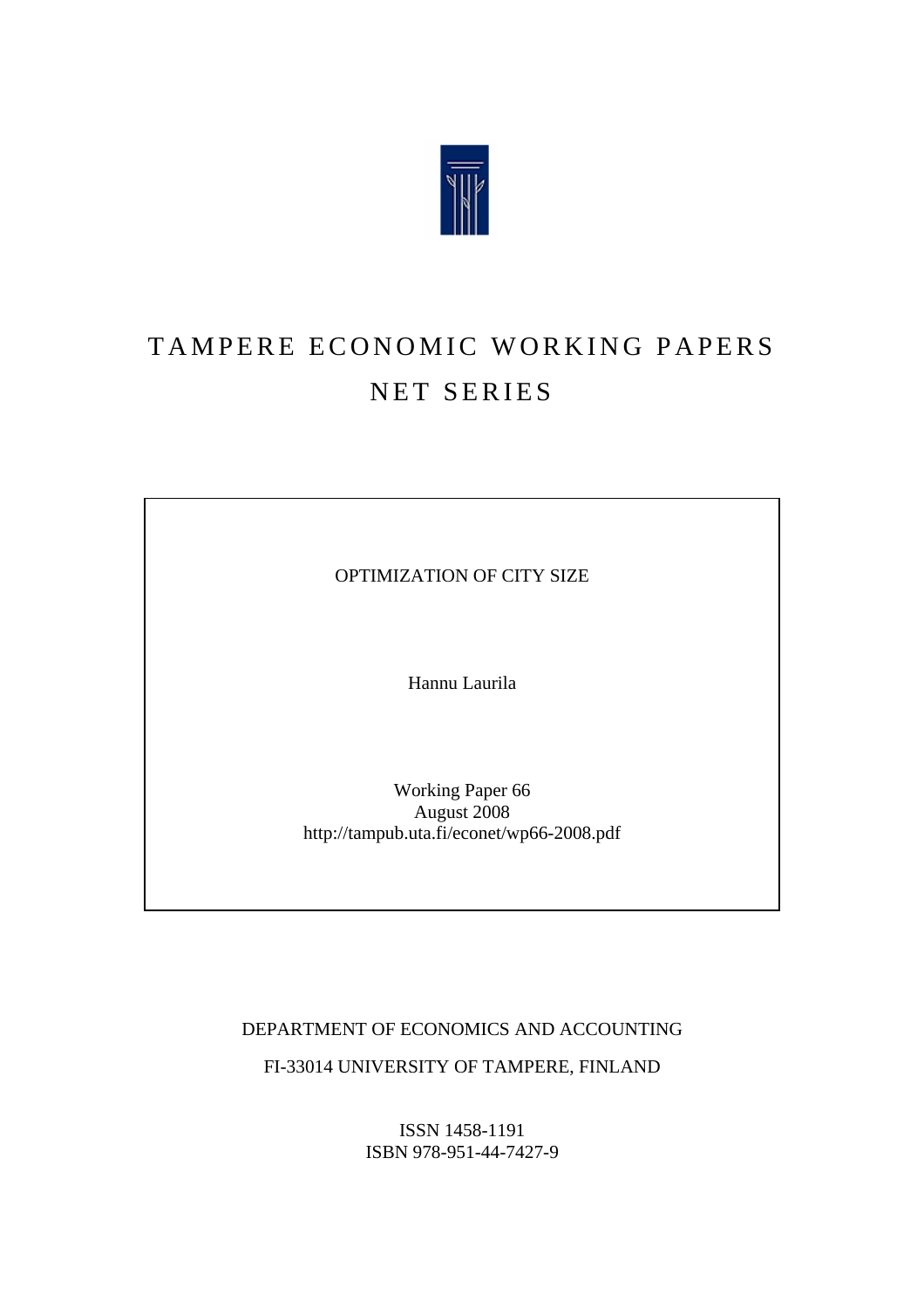## Optimization of City Size

Hannu Laurila<sup>∗</sup>

*Abstract: Club theoretic analysis of migration between asymmetric cities shows that centralized policy intervention is necessary to ensure the efficient allocation of people between cities. Quantity rationing and equalizing lump-sum tax-transfers are compared as policy instruments of central government. These instruments are found to differ in their effects on residential allocation and welfare. This is because lumpsum tax/transfers pool the welfare-creating potentials of cities thus affecting the efficiency condition. Therefore, lump-sum tax/transfers are superior to quantity rationing, and they also activate rather than stabilize migration.*

*Key words: agglomeration economies, club theory, lump-sum taxes and transfers JEL Classification: H77, R51*

<sup>∗</sup>  *Hannu Laurila is in the Department of Economics and Accounting, University of Tampere, 33014 Tampere, Finland. Fax: 358 3 3551 724. E-mail: hannu.laurila(at)uta.fi. The author would like to thank professor Stephen J. Bailey for his valuable comments.*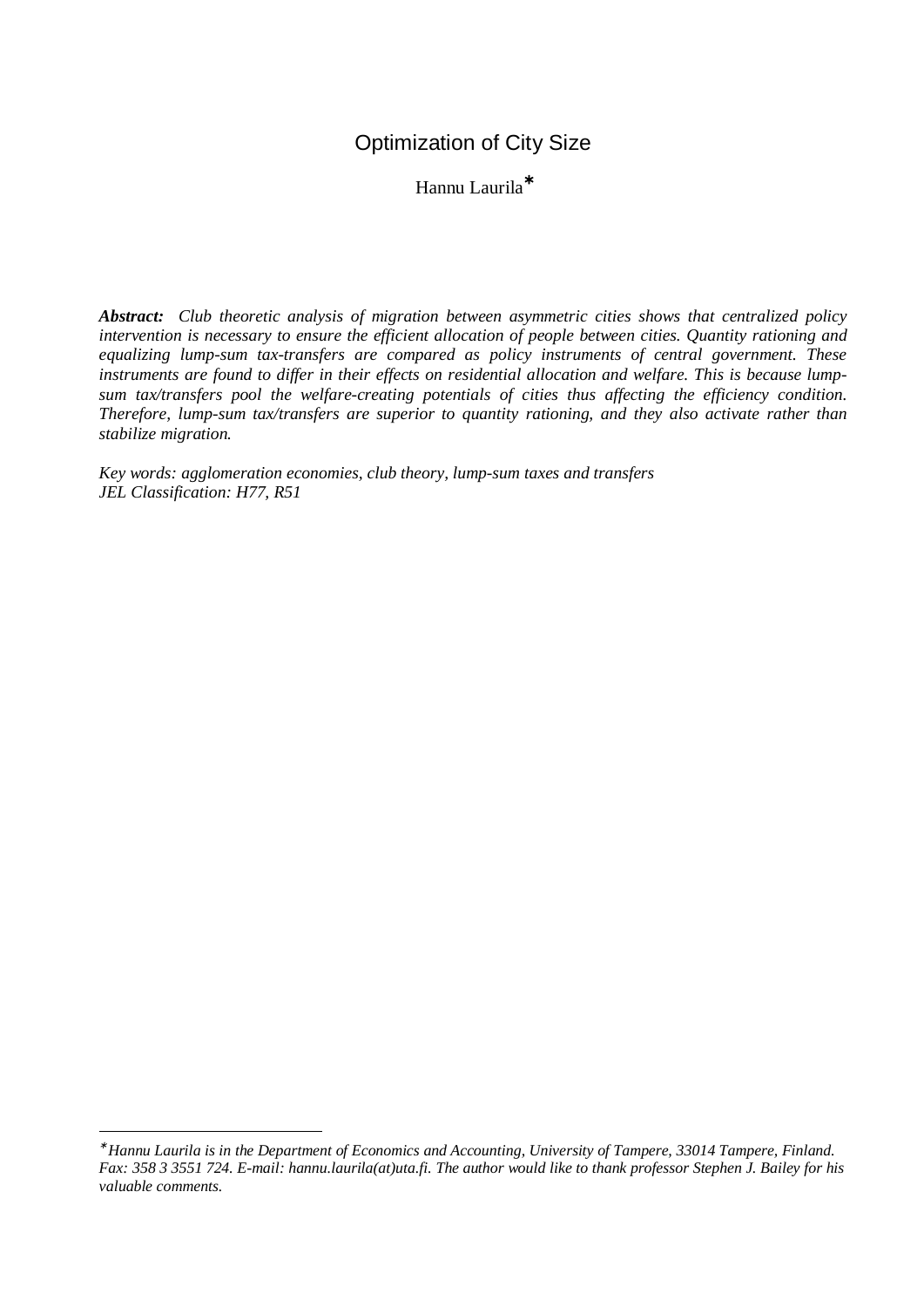## **1 Introduction**

It is quite indisputable that urban surroundings offer the most fertile soil for the modern market economy. Even in the present stage of technological and social development spatial proximity still is vital in lowering transaction costs and in creating externalities that have direct and indirect effects on people's welfare. City size is also important, because increasing size yields agglomeration economies, which eventually turn into agglomeration diseconomies with consequent effects on welfare.

Cities being so central in the market economy, it should be natural that the market would also be able to steer the formation of cities efficiently. Besides firms' location decisions, the mobility of people is the main private element in the formation of cities. However, since migration cannot alone lead to optimal city size, cities as collectives of their residents must complement the market mechanism in that respect (Laurila, 2004).

The economic intuition of the Tiebout type equilibrium is that the competitive forces imposed by migration make cities adopt the best practices, just as highly competitive firms are compelled to achieve technical efficiency. Therefore, the cities become homogenous for homogenous residents like firms begin to apply identical production technologies in the same industries. Differences exist between industries and, likewise, between cities with residents having different preference patterns. In spite of these differences, free migration should ensure that the experienced welfare levels are equal everywhere.

It is commonly understood that centralized policy intervention over cities is needed only if there are notable inter-city spillovers. This paper aims to show, however, that centralized policy intervention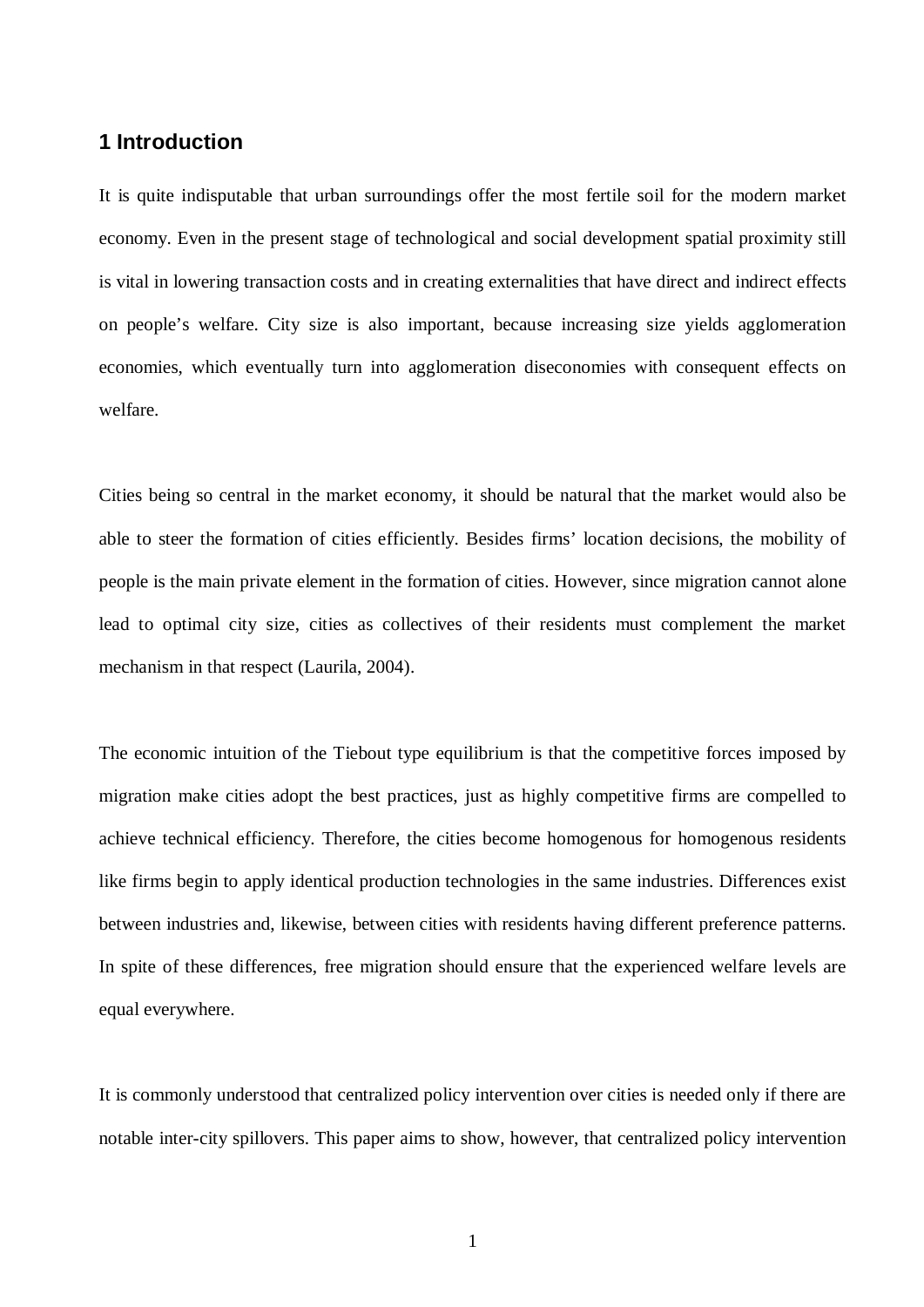may be necessary to secure the efficiency of the city system even without spillovers. This happens when there are profound differences between cities that constraint their welfare creation potentials.

In practice, considerable differences in cities' capability to create welfare exist because of variation in geography and climate, natural resources, industrial structure, national infrastructure and networks, administrative hierarchy, transport and trade connections etc. These mostly exogenous circumstances create absolute and comparative advantages that explain migration and affect the interregional allocation of people in the same manner as they affect the pattern of trade.

This paper builds on the paper by Laurila (2004), which shows that cities' competition for residents improves technical efficiency in the economy but leaves open the question about long-run allocative efficiency. Section 2 of the paper sets the club theoretic model of systematic migration of people between two cities that are asymmetric in their long-term capability to create welfare. Section 3 investigates the need and effects of centralized policy by comparing administrative and economic instruments. Section 4 derives the optimal policy rule. Section 5 concludes the findings.

## **2 Migration between asymmetric cities**

The main economic rationale of migration arises from the fact that people's experiences of welfare are highly place dependent. Utility maximizing people thus continuously seek those places that they expect to serve them best in terms of welfare, composed of the net sum of private benefits and costs experienced in everyday life. Agglomeration economies and diseconomies affect both the benefits and the costs so that the welfare depends on city size.

The welfare that a city can provide to its individual residents can be approximated by average welfare, that is total welfare divided by the number of residents. This simplification is possible,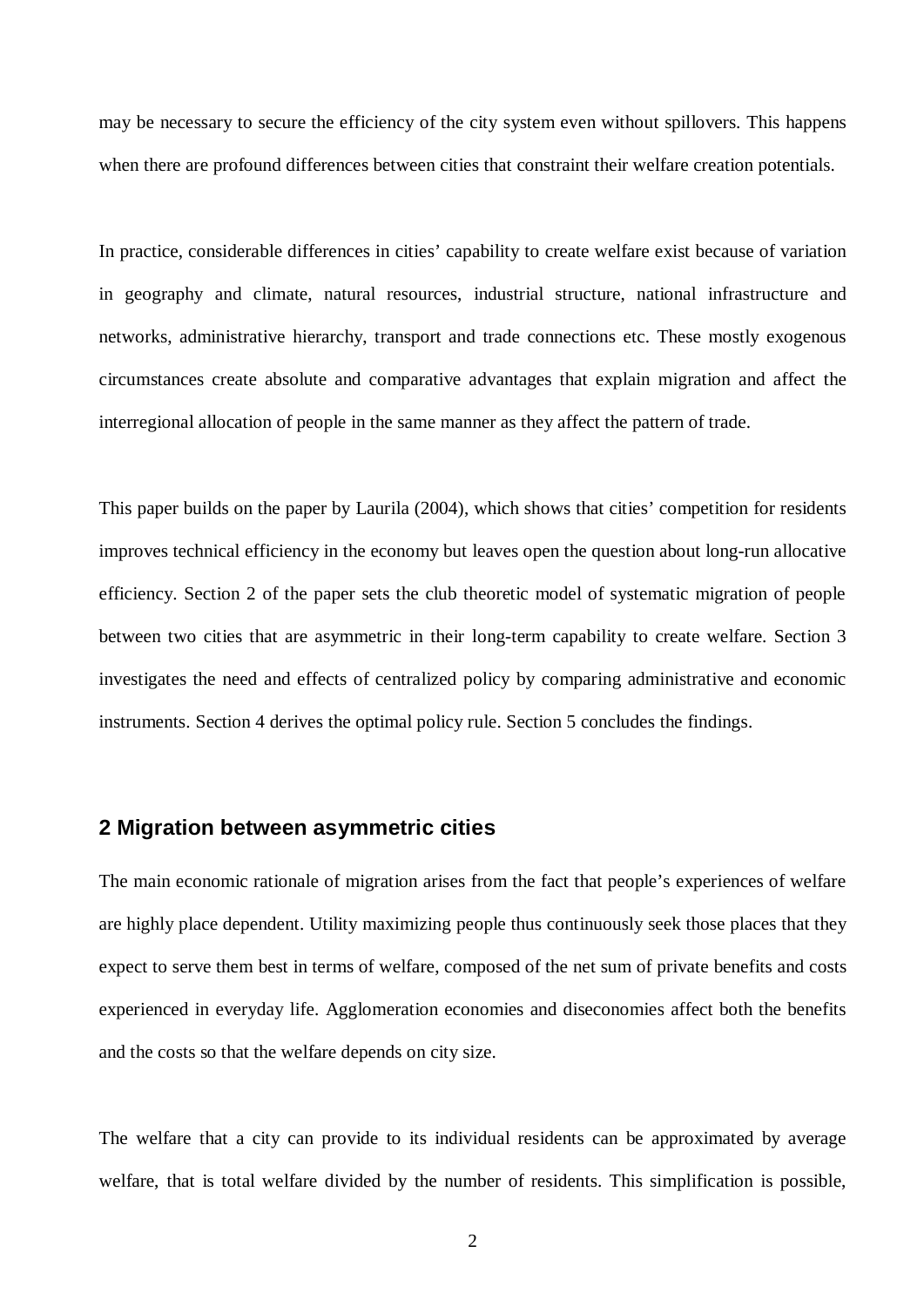when commuters are excluded, or net commutation is assumed zero. Otherwise, the calculation of average welfare would underestimate it depending on if more people commute into the city than out of it, and vice versa. The assumption is practical also because only the residents can use voice in collective decision-making.

The theoretical concept of average welfare is empirically observable from the pattern of systematic migration: systematic emigration from a city simply indicates lower expected average welfare than elsewhere and vice versa. It is also assumed that the expectations are realized rapidly so that people respond to possible overestimations by instant relocation so that the average welfare measures the actual, not the expected level.<sup>1</sup> While systematic migration reflects the choices of representative individuals, the decisions of the non-representative households fall into the purely stochastic category of the migration pattern.

Figure 1 below illustrates the economy consisting of two cities, city A and city B. The total population in the economy is fixed at *n*, measured by the length of the horizontal axis. The population in city A,  $n_A$ , is measured rightwards from  $O_A$  and that in city B,  $n_B$ , leftwards from  $O_B$ so that  $n_A + n_B = n$ .

#### (Figure 1 here)

In Figure 1, the *AW* curves present the size-dependent average welfares in the two cities reflecting the exogenously constrained long run potentials not able to be improved by local policies. The curves are superimposed on each other so that the average welfare in city A denoted by *AWA* is

<sup>&</sup>lt;sup>1</sup> Welfare is here treated simply in a static sense. In real life, welfare may be more of dynamic nature, because a large part of it is relative (i.e. one's income relative to other people's incomes) and adaptive (i.e. in respect to increasing expectations of service levels and quality).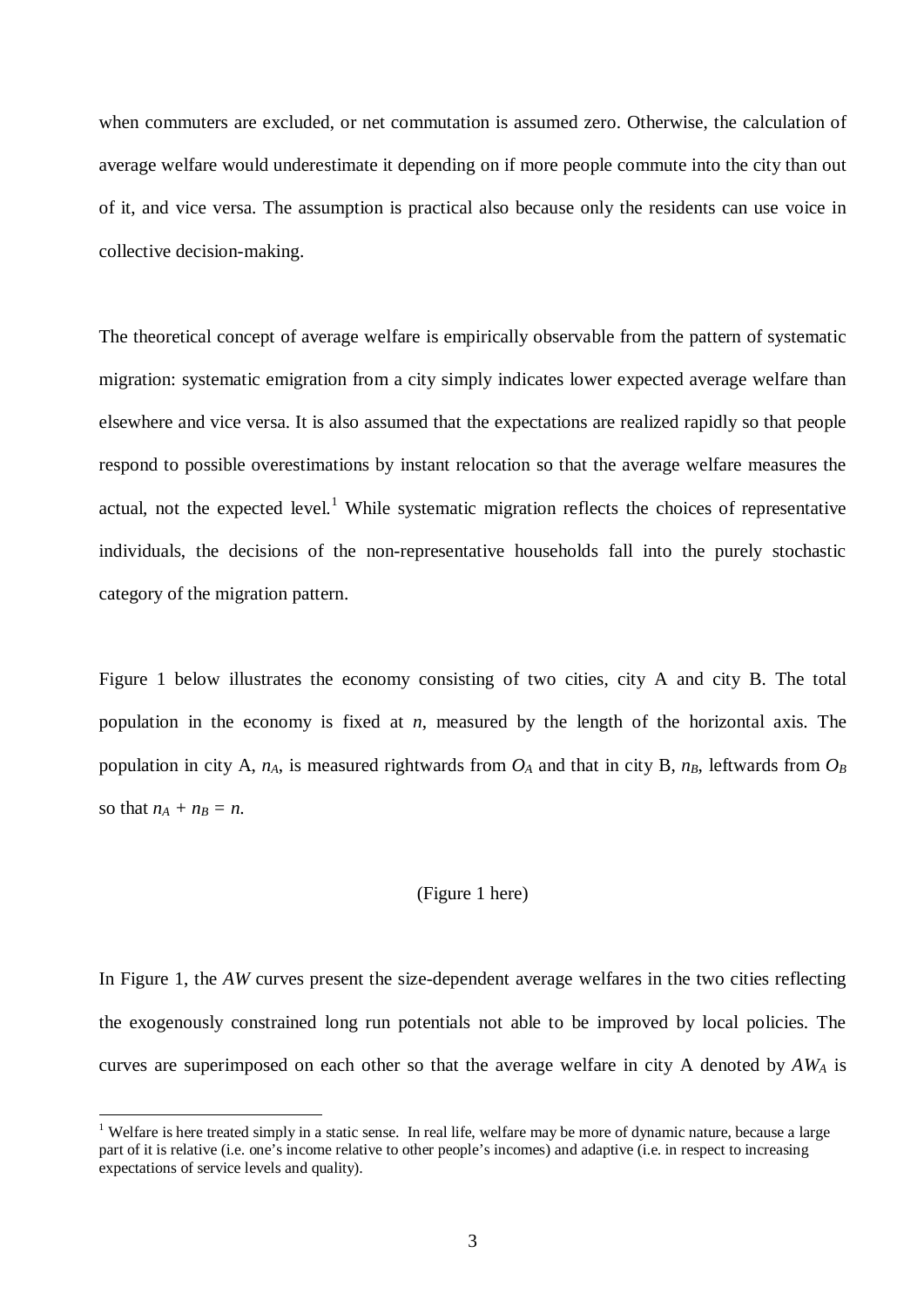drawn from left to right and that in B denoted by *AWB* is drawn from right to left. The curves are of inverse U shape because agglomeration economies dominate at earlier stages of city growth, but agglomeration diseconomies start to dominate at the culmination points of the curves. Assuming that city A has an absolute/comparative advantage in generating welfare, the  $AW_A$  curve reaches a higher top value than the  $AW_B$  curve. The MW schedules present the marginal effects of migration to individual welfare, and they dissect the respective *AW* curves from above at their top points.

In Figure 1, the *AW* curves are drawn to intersect twice to present a rich set of possible solutions. Start from point *a*, where  $n_A = n^a$ ,  $n_B = n - n^a$ , and the average welfare is equal in both cities,  $AW_A^a =$ *AW<sub>B</sub><sup>a</sup>*. With this allocation of population, agglomeration economies dominate in the small but potentially prosperous city A while the diseconomies dominate in the bigger but less prosperous city B. Suppose that a stochastic movement occurs from A to B so that the allocation of population changes to the left from point *a*. On impact, a welfare gap opens in favor of B thus motivating systematic migration from A to B until A becomes totally deserted. If the initial stochastic movement occurs from B to A thus shifting the allocation rightwards from *a*, the welfare gap opens in favor of A, and systematic migration starts to draw the solution further to the right. Therefore, the solution in point *a* is not stable and it thus cannot be a market outcome of migration only.

In Figure 1, systematic migration left from point *a* leads to a corner solution and to a fall in social welfare. The path rightwards from *a* seems more promising, and along this path there are several interesting positions worthy of closer analysis. First, at the point *b*, migration from B to A makes *AW*<sub>*A*</sub> reach its maximum with  $n_A = n^b$ ,  $n_B = n - n^b$ . Supposing that the current residents of city A collectively optimize on size by the within-club rule (Ng, 1973; Cornes & Sandler, 1999), the solution becomes stable. In practice, an in-migration city is well able to stop immigration by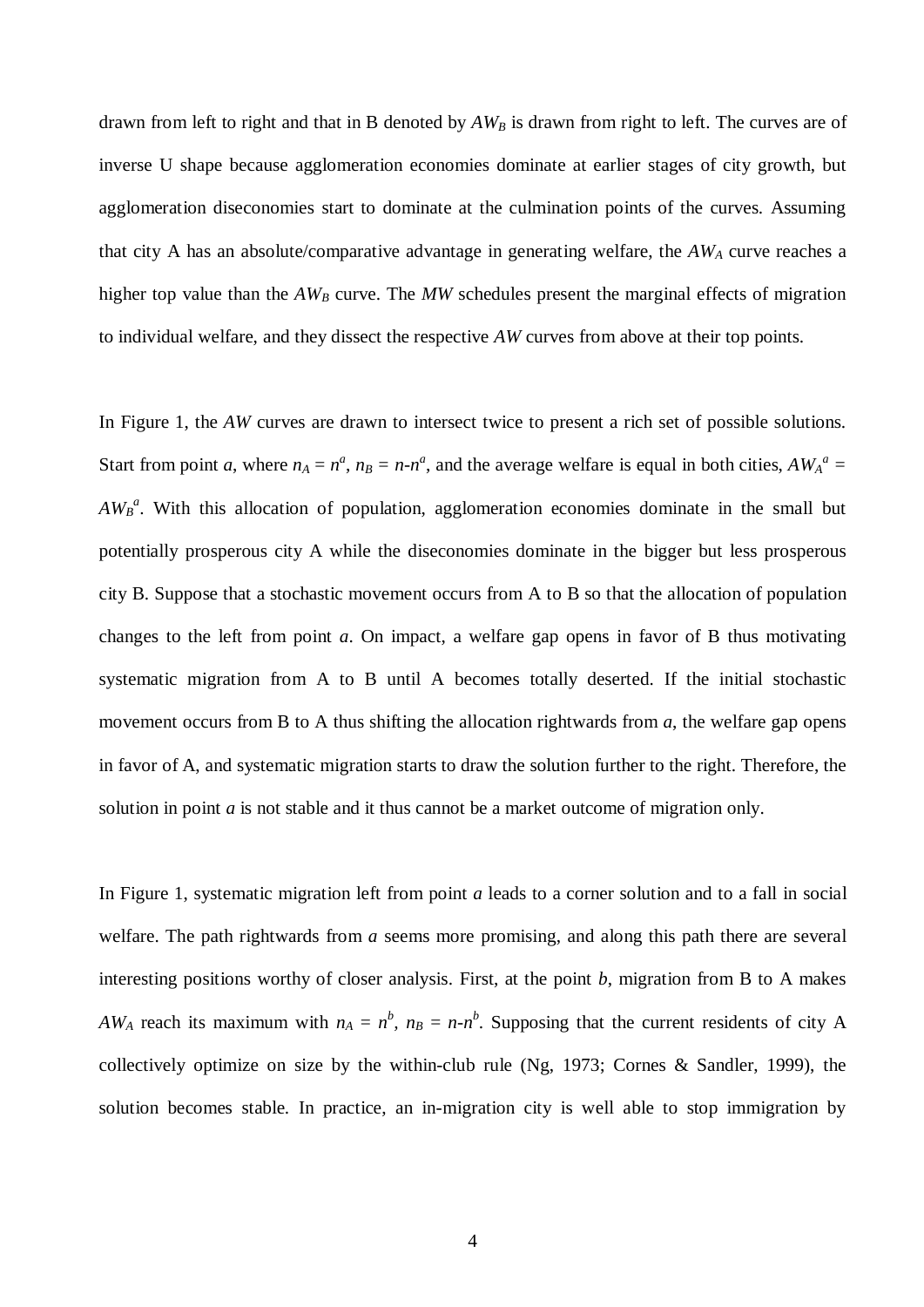planning, dimensioning of service provision and social housing, public transport etc. thus making the welfare gap  $AW_A^b$  -  $AW_B^b$  sustainable. The welfare in the whole economy is measured by

$$
(1) \qquad W^b = n^b A W_A^b + (n \cdot n^b) A W_B^b.
$$

Second, if city A does not, for some reason, implement the optimizing policy, systematic migration continues beyond point *b* in response to the existing welfare gap. From the point of view of city B, continuing migration eventually leads to its welfare maximum at point *c*. However, city B lacks ample instruments to stabilize the situation  $-$  it is much more difficult to stop emigration than immigration by local acts. Therefore, migration will evidently continue beyond the point *c*.

Third, there is the second intersection point *d*, where  $n_A = n^d$ ,  $n_B = n - n^d$ , and  $AW_A^d = AW_B^d$ . Systematic migration stops here and the solution is stable: any stochastic movement left or right from point *d* triggers systematic migration drawing the solution back to *d*. Total welfare amounts to

(2) 
$$
W^d = n^d A W_A^d + (n \cdot n^d) A W_B^d = n A W_A^d
$$
.

However, neither of the possible solutions *(1)* and *(2)* is optimal from the point of view of the whole economy. The socially optimal solution is at point *e*, where the *MW* curves intersect reflecting the economy-wide optimal mix of agglomeration economies utilized in city B and agglomeration diseconomies suffered in city A. The optimal population allocation is  $n_A = n^e$ ,  $n_B = n - n^e$ , saying that a welfare gap  $AW_A^e > AW_B^e$  exists. Social welfare is measured by

$$
(3) \qquad W^e = n^e A W_A^e + (n \cdot n^e) A W_B^e.
$$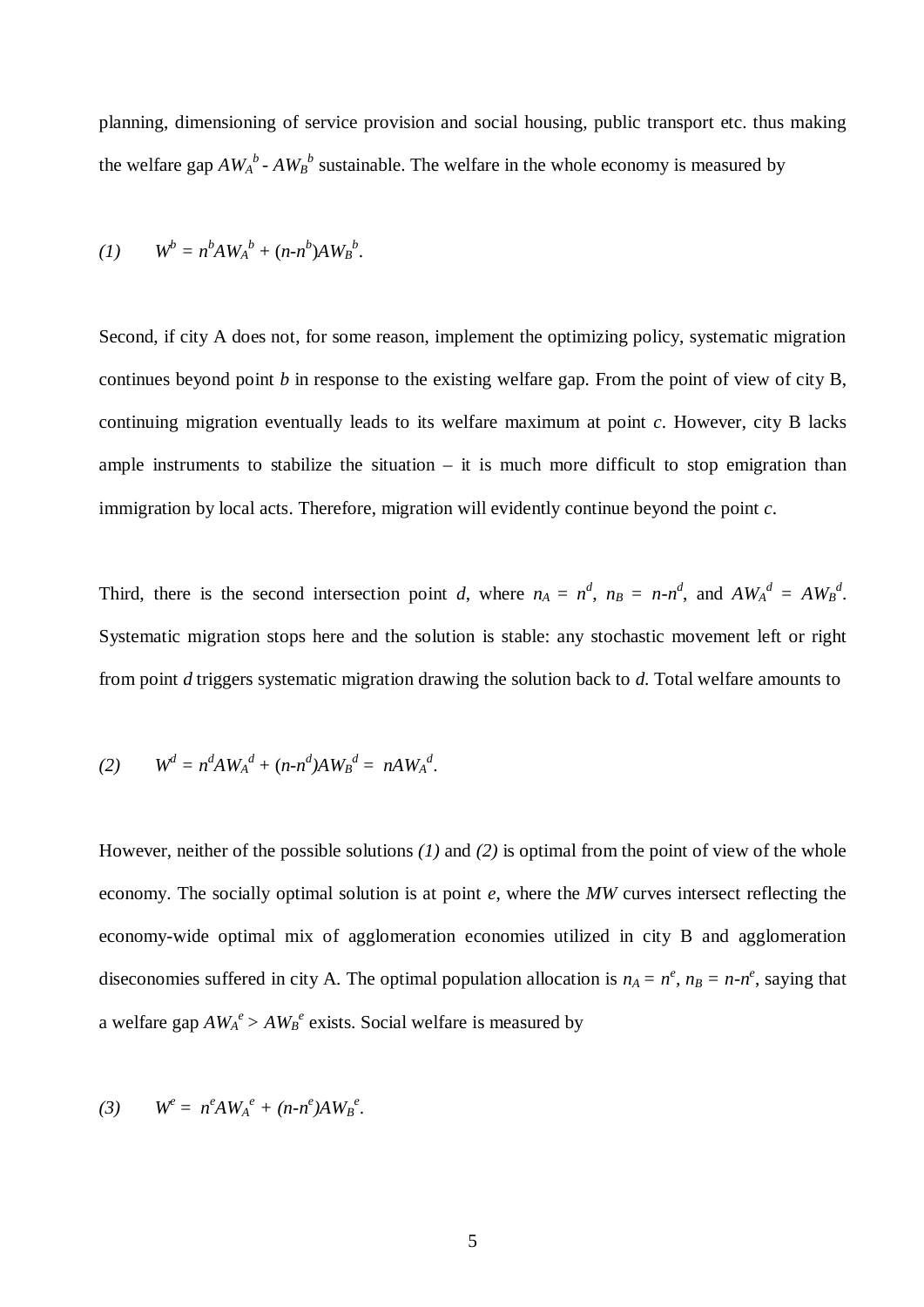The social optimum *(3)* is superior to *(1)* by the welfare gain measured by the area *efb*, and superior to *(2)* by the area *egh* in Figure 1. The welfares in *(1)* and *(2)* cannot be compared with each other. The conclusion is that because the socially optimal solution is reached neither by migration alone nor by migration complemented by local policy-making, and particularly because the optimum involves a welfare gap, it is obvious that centralized policy is needed in the economy.

## **3 Policy considerations**

Microeconomic policy instruments are usually divided to administrative and economic measures. Administrative measures concern quantitative terms thus operating along the horizontal axis while economic instruments concern monetary issues thus operating along the vertical axis in the setting of Figure 1. The conventional wisdom is that the effects should be equal so that the market solution is affected symmetrically by either instrument.

In making the optimal allocation  $n_A = n^e$ ,  $n_B = n - n^e$  sustainable in Figure 1, administrative quantity rationing can be tried by rules, standards, constraints and other such regulative tools. Practical implementation of the policy means that some people are forced to move so that the optimal allocation is reached irrespective of the welfare gap  $AW_A^e > AW_B^e$ . This is feasible if the central government is able to rule out the local policy of city size optimization (in the regime left from point *e* in Figure 1), to persuade people to move against their rationale (in the regime right from point *e* in the Figure), and to stabilize the situation by fixing the allocation to  $n_A = n^e$ ,  $n_B = n - n^e$ .

There is good reason, however, to doubt the feasibility of administrative rationing. Use of force fits badly into the spirit of free market economy and causes considerable enforcing costs. The fact that the policy divides people into better-off and worse-off groups living in more and less prosperous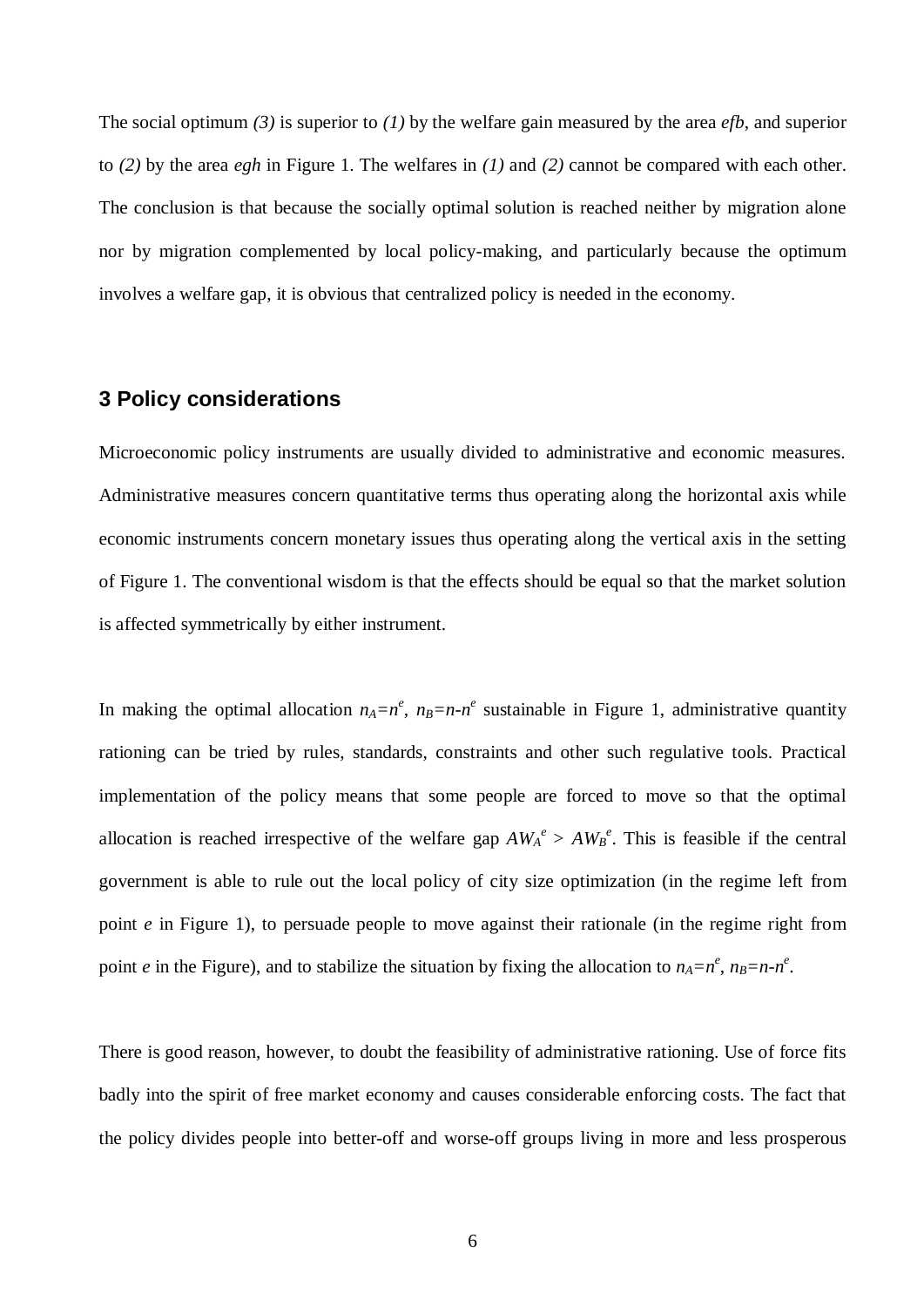cities violates the highly esteemed principles of residential liberty and regional equity. These principles have a constitutional status, for example in Finland.

The economic instruments are more usable in the present context because they aim rather to steer (by *carrot*) than force (by *stick*) people´s rational choices. This means affecting local welfares by taxes, subsidies etc. in order to manipulate systematic migration and thus the spatial allocation of population. Under this kind of policy, the welfare equalizing migration solutions are sustainable without further enforcement. Figure 2 illustrates the effects of such policy.

#### (Figure 2 here)

In Figure 2 it is assumed that free migration has driven the solution to point *d*. For a simple benchmark, assume that the central government is able to calculate the welfare gap at the optimal allocation  $n_A = n^e$ ,  $n_B = n - n^e$ . In order to drive the migration solution to the efficient allocation, it then suffices to levy a non-distorting lump sum tax on the residents of city A so that

$$
(4) \qquad T = AW_A - AW_B
$$

with  $T=T^e$ ,  $AW_A = AW_A^e$ ,  $AW_B = AW_B^e$ . The tax moves the  $AW_A$  curve downwards by the amount  $T^e$  at every population allocation thus yielding the  $AW_A^T$  curve in the Figure. On impact, a welfare gap equal to  $T^e$  is opened thus causing systematic migration from city A to city B. Migration continues until the intersection of the curves  $AW_A^T$  and  $AW_B$  is reached at point  $e^T$ . This stable solution is also efficient, because social welfare, including the tax revenue  $n^e T^e$ , equals  $W^e$  of equation (3).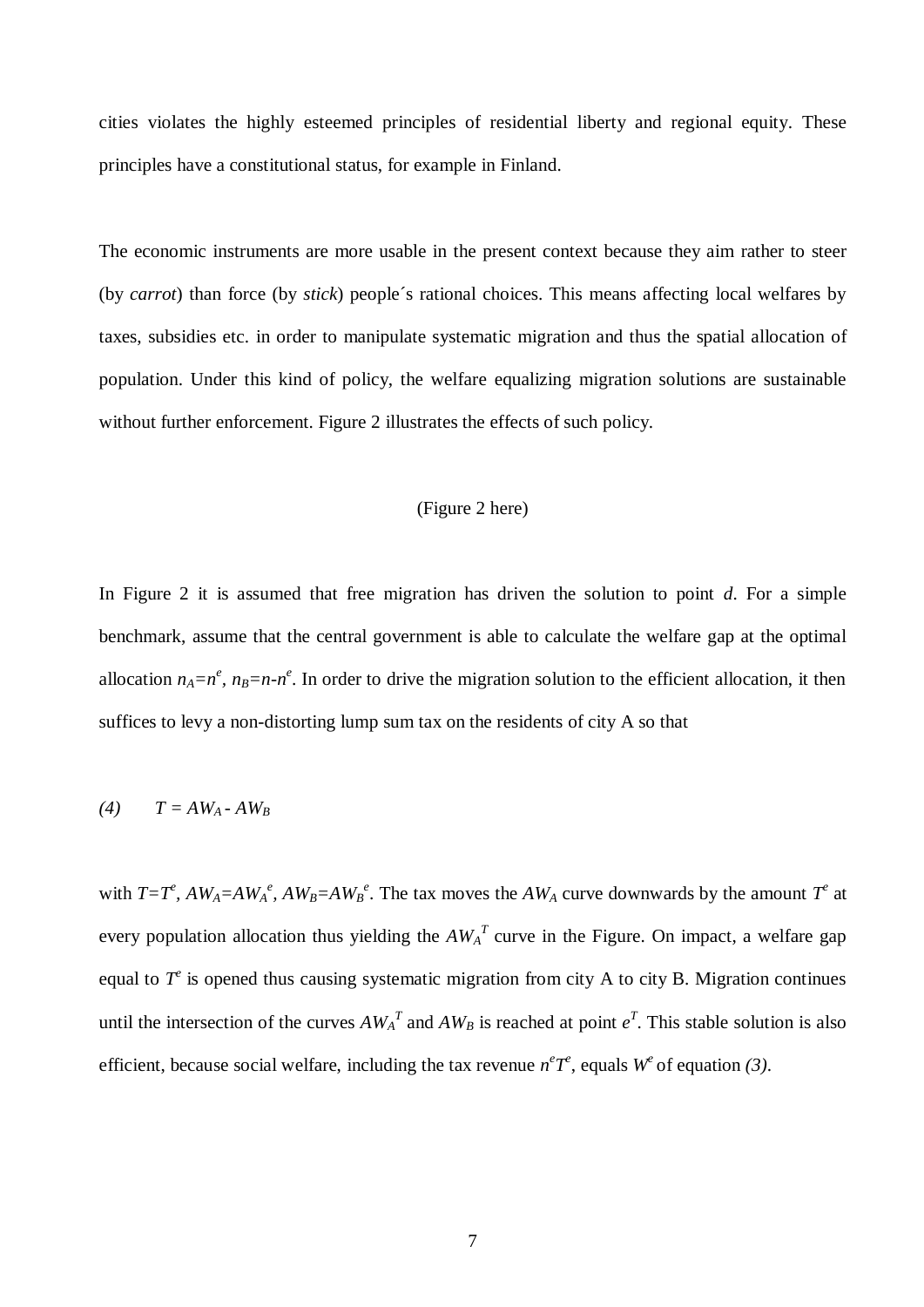The above analysis leaves some open questions, however. One concerns the tax revenue, which remains in the pocket of the central government thus contributing to social welfare only very implicitly. Another critical point is that the government is supposed to be omniscient in setting its policy, which is seldom the case. Third, the active role of local policy-making is ignored. Therefore, a more realistic exercise is worth trying. Figure 3 illustrates some elaboration.

#### (Figure 3 here)

In Figure 3 it is assumed that the only thing that the central government must be aware of is that city A is too big compared to B. Ignoring the concept of the optimal tax  $T^e$ , the government can impose a modest lump-sum tax *t* on the residents of city A. Furthermore, to make the welfare measure of the tax revenue explicit, assume that the government returns the tax revenue as a lump-sum transfer *s* to the residents of city B. Denoting the welfare gap by *T*, and assuming no implementation costs

$$
(5) \qquad t = T/2 = s.
$$

Assuming that taxes and transfers appear as mirror images in people's budget constraints, the average welfare schedule shifts downwards in A by *t* to  $AW_A^t$  and upwards in B by *s* to  $AW_B^s$  so that the budget constraint *(5)* holds at any allocation of population. On impact, a welfare gap is opened, and systematic emigration from A to B continues until the point *d´* is reached. Since the population allocation still is beyond the optimum, taxes and transfers must be increased. The iterating process continues until the solution  $d^e$  and the respective optimal population allocation is reached so that  $t^e$  $= T^e/2 = s^e$ .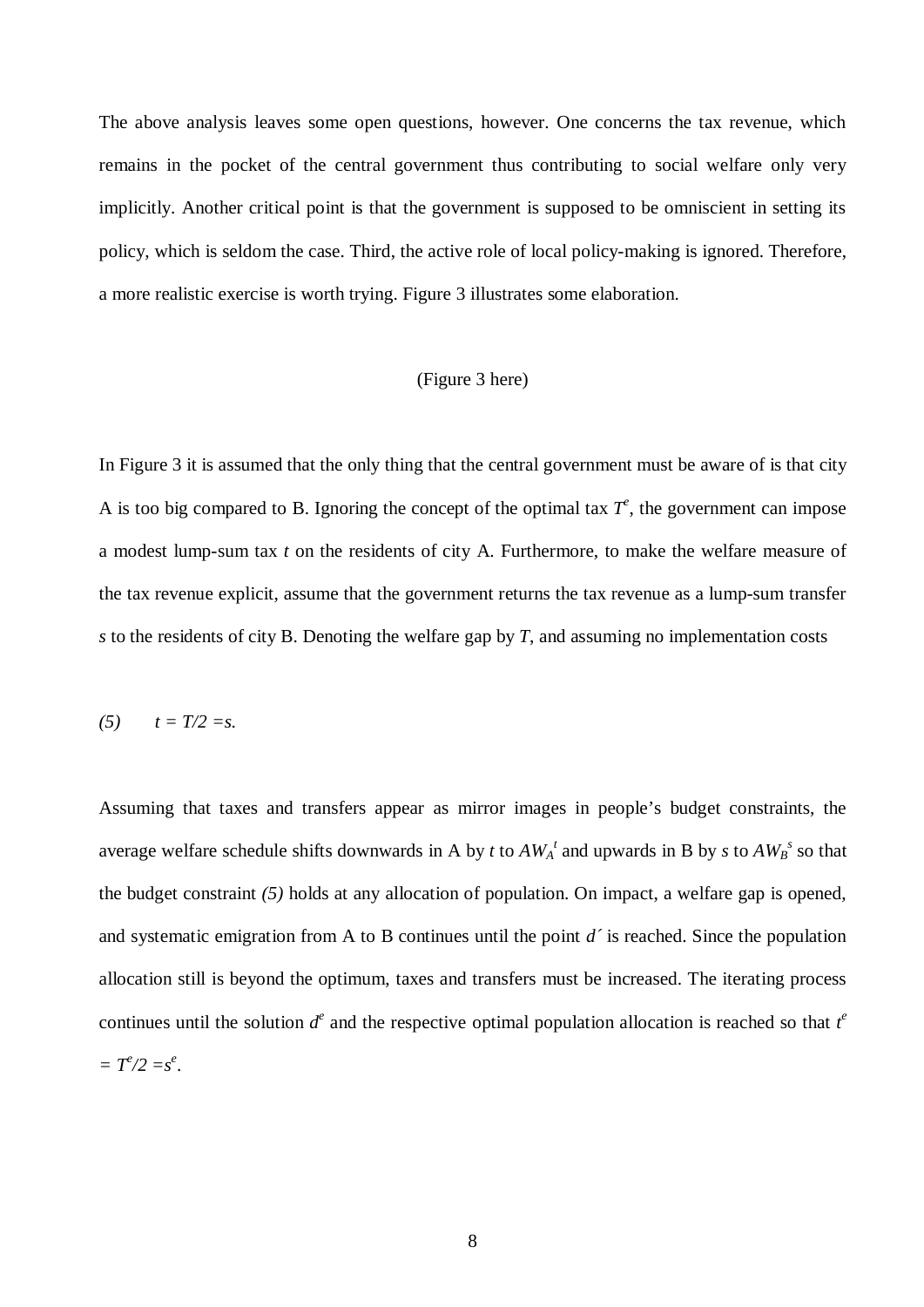In Figure 3, the solution  $d^e$  brought up by policy-steered migration is stable. Furthermore,  $W^{d^*} = W^e$ , because the present policy simply splits  $T^e$  evenly between the people in both cities. Therefore, the solution should be efficient, too. However, this aspect deserves closed attention.

## **4 Optimal policy**

The efficiency of the above policy-induced solution is reconsidered in Figure 4, which clearly indicates that Pareto superior solutions are attainable by expanding the scale of the policy.

#### (Figure 4 here)

If the tax-transfers are increased from  $t^e = T^e/2 = s^e$ , the migration solutions move leftwards from  $d^e$ along a rising path in Figure 4. The incremental increases of tax-transfers form the full solution path  $AW^{\epsilon}$  in the Figure, along which the policy equalizes welfare in the cities thus resulting in a joint average welfare curve just between the original *AWA* and *AWB* curves. Clearly, points along the rising part of the curve left from  $d^e$  are beneficial to both A and B and are therefore Pareto superior.

The optimal population allocation under the lump-sum tax-transfer policy can be found by maximizing  $AW^{\epsilon} = AW_A - t$  and recalling (4) and (5). The optimality condition yields

$$
(7) \qquad dAW_A/dn_A = -dAW_B/dn_A
$$

saying that the optimal point  $\varepsilon$  is in the culmination point of  $AW^{\varepsilon}$ , and  $t^*=T^*/2=s^*$ . The average welfares in both cities are maximized at the same time. Under the policy, the marginal welfare curves in city A and city B shift, too. At the optimum, the curves  $MW_A^{\epsilon}$  and  $MW_B^{\epsilon}$  intersect at the top of the joint average welfare curve *AW<sup>İ</sup>* .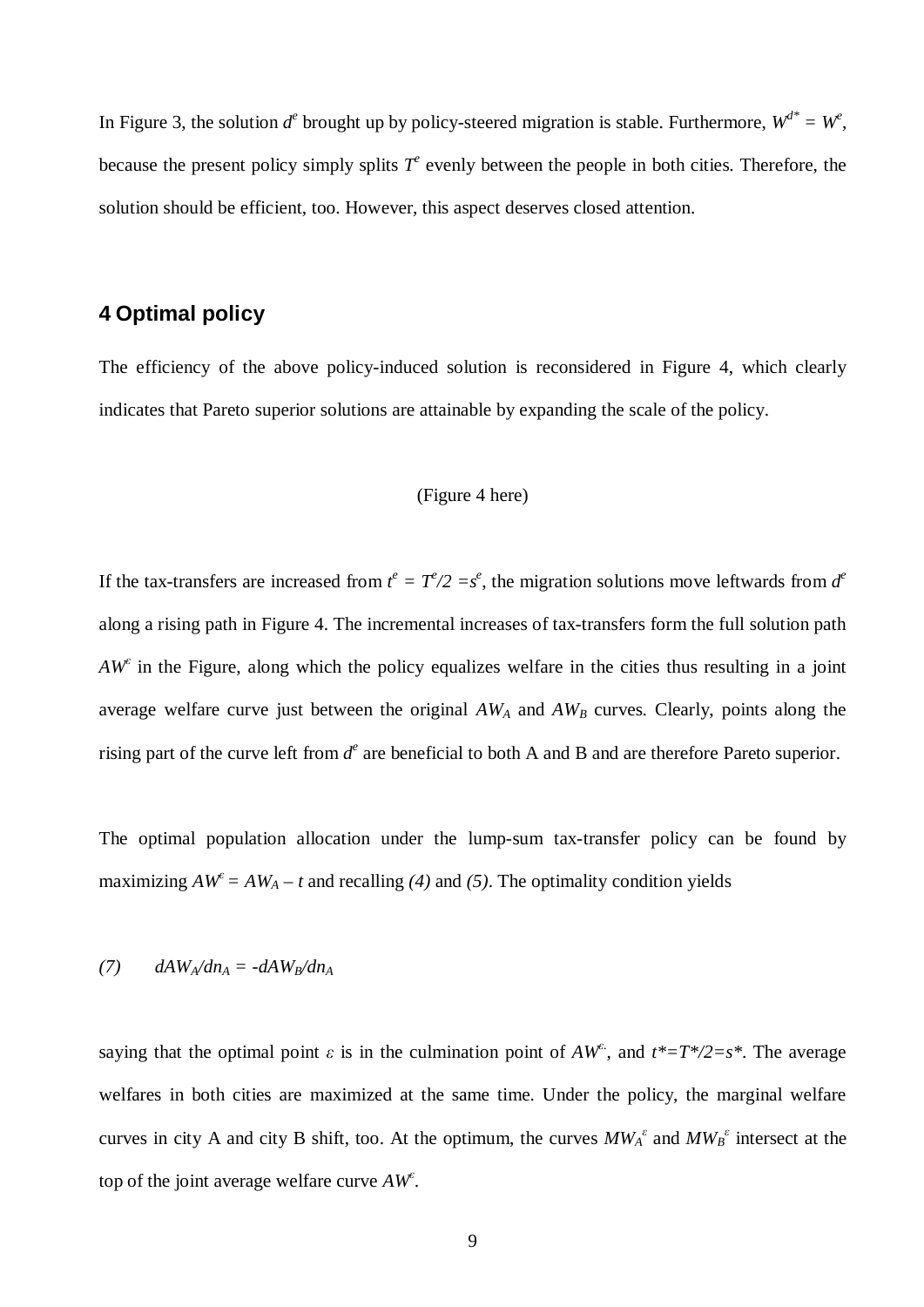The point  $\varepsilon$  can be reached by incremental increases in tax-transfers. At the top point, the solution is stable: migration draws towards  $\epsilon$  from both sides of it in Figure 4. However, the solutions would be stable also beyond  $\varepsilon$  up to the point  $E$ , in which the scale of the tax-transfer policy is maximized  $(T^{max})$ , and which divides the solution path to stable (right from *E*) and unstable (left from *E*) sections. Both features arise from the maximization of *(4)*, which yields

$$
(8) \qquad dAW_A/dn_A = dAW_B/dn_A
$$

saying that relative slopes of  $AW_A$  and  $AW_B$  change at  $E$ . The stable solution could thus be steered by central policy all the way from  $d$  to  $E$  along  $AW^{\epsilon}$ .

How then is the socially efficient equilibrium point  $\varepsilon$  reached? The aspect of local optimization on city size now enters into the picture. Since the population allocation  $n^{\epsilon}$  is optimal for both cities, they would thus fix that once achieved allocation by local policy if possible. In particular, if the government should increase taxes from *T\**, city B would close doors for further immigration, because the tax would put them on the falling regime of  $AW_B$  again. At  $n^{\epsilon}$  this would also violate the government's budget constraint thus making the expansion of the policy impossible. The local optimizing behavior can be taken as signal for the central government to stop the policy iteration.

In Figure 4, the new optimum  $\epsilon$  clearly is to the left from  $\epsilon$ . This is because the optimality condition given by the intersection of the *MW* curves is affected by the tax-transfer policy, and city A should be smaller and city B bigger than without policy. At the optimal allocation of people,  $n_A = n^{\epsilon}$  and  $n_B = 1 - n^{\epsilon}$ , both cities are of optimal size and the social welfare is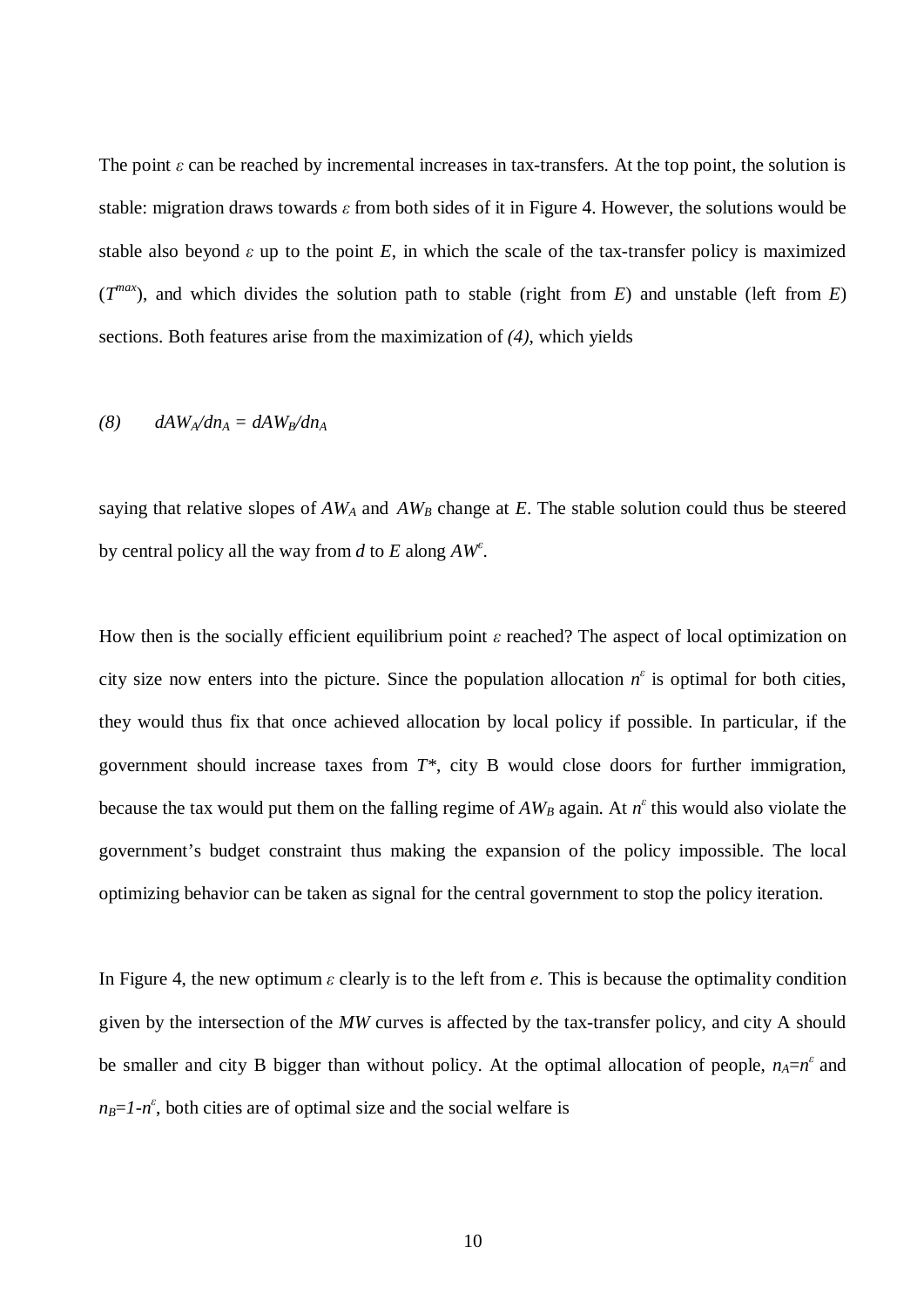$$
(9) \qquad W^{\varepsilon} = n^{\varepsilon} A W_A^{\varepsilon} + (n - n^{\varepsilon}) A W_B^{\varepsilon}.
$$

In particular,  $W^{\epsilon} = nA W_A^{\epsilon} > nA W_A^{\epsilon^*} = W^{\epsilon}$ . This is because the equalizing lump-sum tax-transfer policy in effect redistributes the absolute advantages so that the existing resources and other preconditions come to be utilized efficiently in the economy. The reshaping of the *AW* curves means that agglomeration economies are boosted and diseconomies depressed in the economy.

## **5 Conclusions**

When cities are asymmetric in their capacity to offer welfare, an efficient market solution of population allocation is achievable neither by migration alone nor by migration complemented by collective optimization by local policy. The first conclusion of the paper is that centralized policy intervention may be necessary even if there are no inter-city spillovers.

Two instruments of centralized policy are studied, namely administrative measures in the form of quantity rationing and economic measures in the form of equalizing lump-sum transfers. It is shown that both measures can produce a superior outcome to that yielded by migration alone or by migration complemented by local level policy-making.

The use of administrative policy measures implies that the efficient allocation of people is maintained in spite of the existing welfare differentials between cities. The principle of regional equity is thus violated. Furthermore, these measures may also be difficult to implement in a market economy because they necessitate constraints on free mobility.

Lump-sum transfers from more prosperous to less prosperous cities can be used to equalize the welfare differentials thus making the free migration solution sustainable. A surprising result of the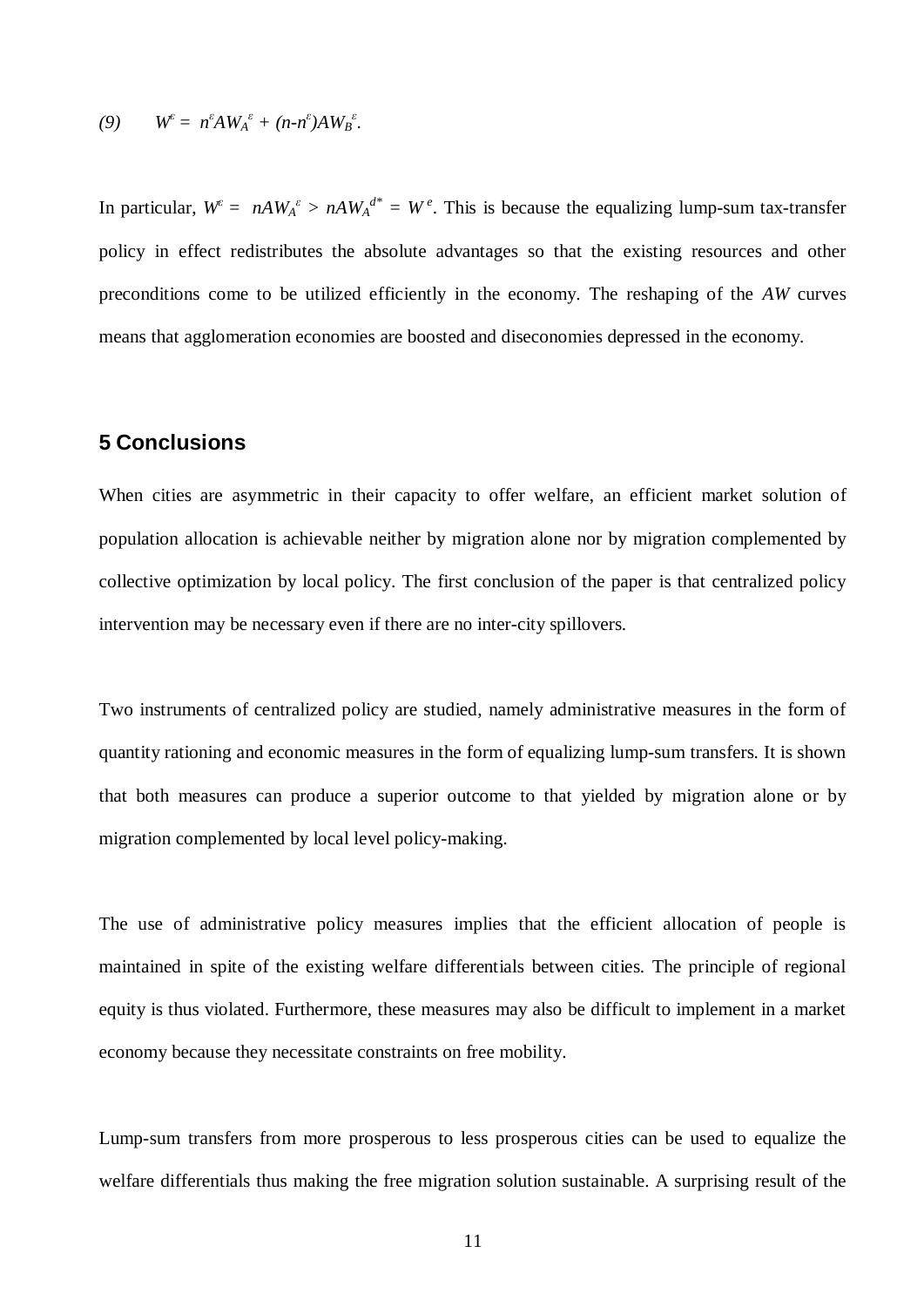paper is that the optimal allocation of population yielded by lump-sum transfers differs from that of the administrative alternative. Moreover, lump-sum transfers also tends towards higher social welfare than administrative quantity rationing. This is because the policy effectively pools together the welfare potentials of the cities thus changing the efficient residential pattern from that without the tax-transfers.

To sum up, the results of this paper contradict the conventional wisdom that administrative and economic measures should have symmetric effects. It can also be concluded that, contrary to the conventional wisdom, the use of equalizing lump-sum transfers activates, rather than stabilizes, migration of people.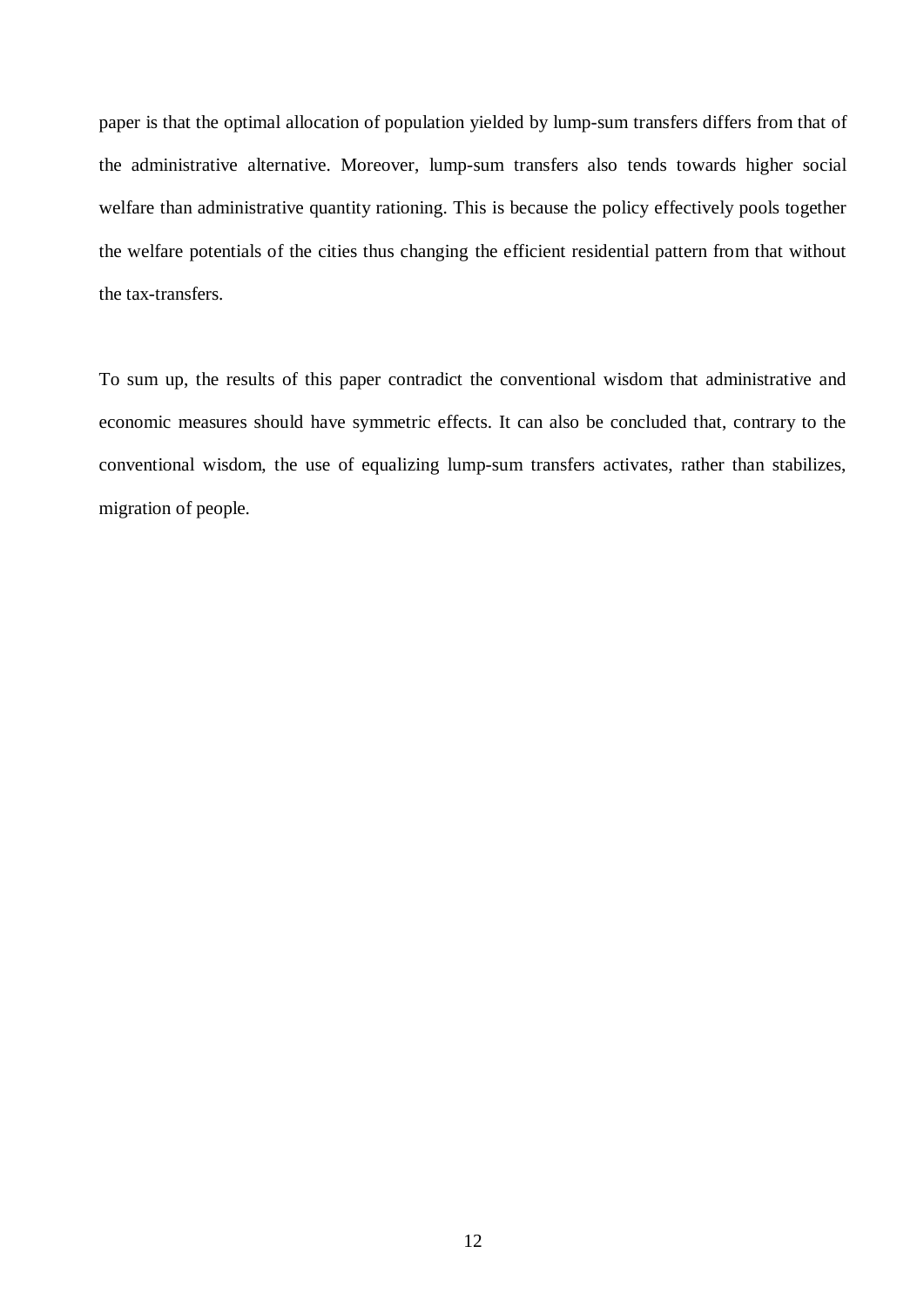## **Reading:**

- Atkinson, A. & J. Stiglitz (1980): *Lectures on Public Economics.* McGraw-Hill, London.
- Bailey, S. (1999): *Local Government Economics. Principles and Practice.* MacMillan Press Ltd, Houndmills.
- Cornes, R. & T. Sandler (1986): *The Theory of Externalities, Public Goods, and Club Goods.* Cambridge University Press, Cambridge.
- Fujita, M. & J-F. Thisse (2002): *Economics of Agglomeration. Cities, Industrial Location, and Regional Growth.* Cambridge University Press, Cambridge.
- Henderson, J.V. (1985): *Economic Theory and the Cities*. 2<sup>nd</sup> ed. Academic Press, Orlando.
- Laurila, H. (2004): Urban Governance, Competition and Welfare. *Urban Studies*, Vol 41, Number 3, March 2004.
- Mills, E. & B. Hamilton (1984): *Urban Economics*. Harper Collins College Publishers, New York.
- Ng, Y-K. (1973): The Economic Theory of Clubs: Pareto Optimality Conditions. *Economica*, vol. 4, no. 159, August.
- Richardson, H. (1973): *The Economics of Urban Size.* Saxon House/Lexington Books, Westmead.
- Rubinfeld, D. (1987): *The Economics of the Local Public Sector*. In: Handbook of Public Economics, A. Auerbach and M. Feldstein (eds.). Elsevier Science Publishers B.V. (North Holland)
- Stiglitz, J. (1977): *The Theory of Local Public Goods*. In: The Economics of Public Services, M. Feldman and R. Inman (eds.), MacMillan Press, London.
- Tiebout, C. (1956): A pure theory of local expenditures. *Journal of Political Economy* 64, October.
- Topham, N. (1983): *Local Government Economics.* In: Public Sector Economics, Millward et. al. (eds.). Longman, New York.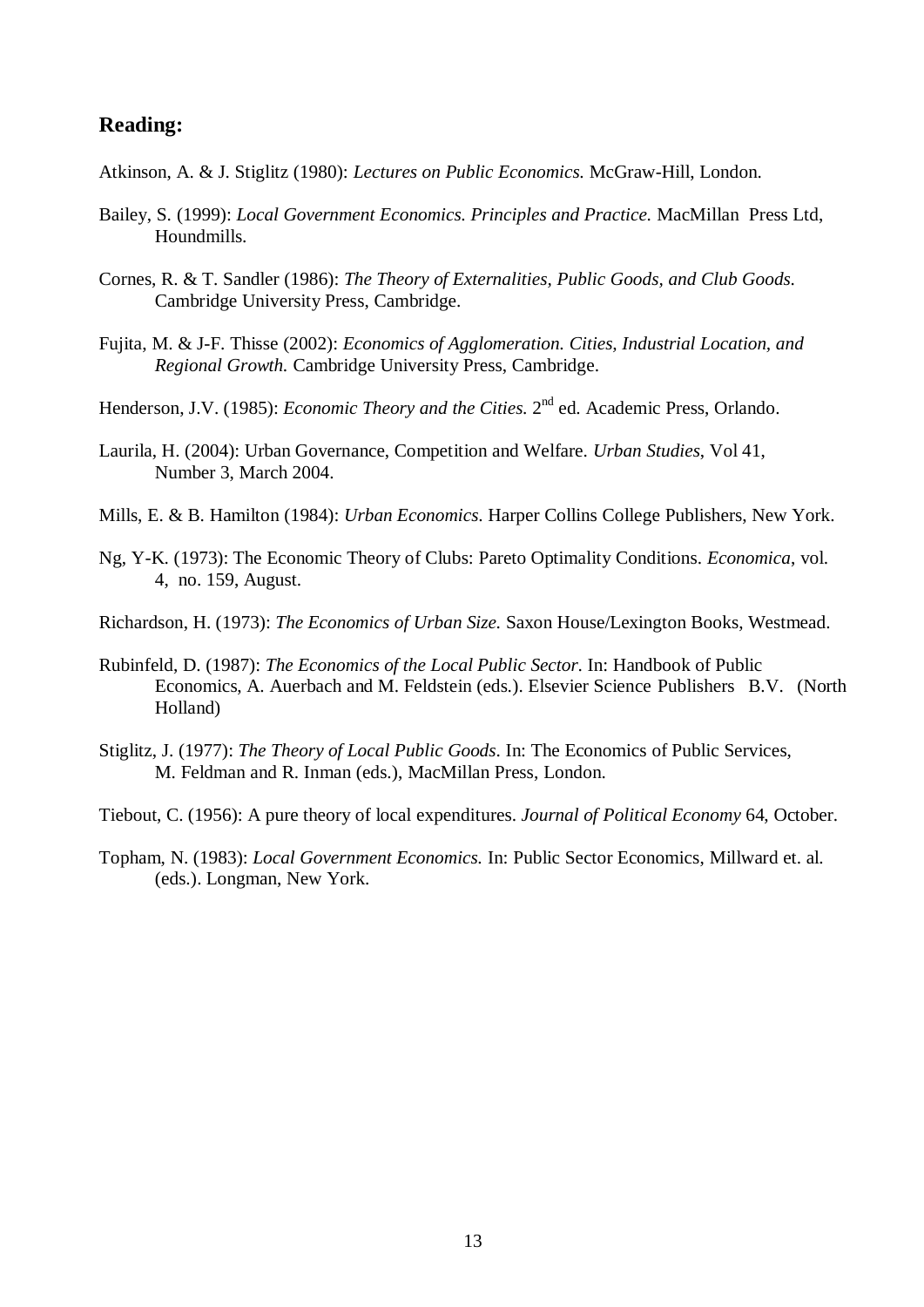

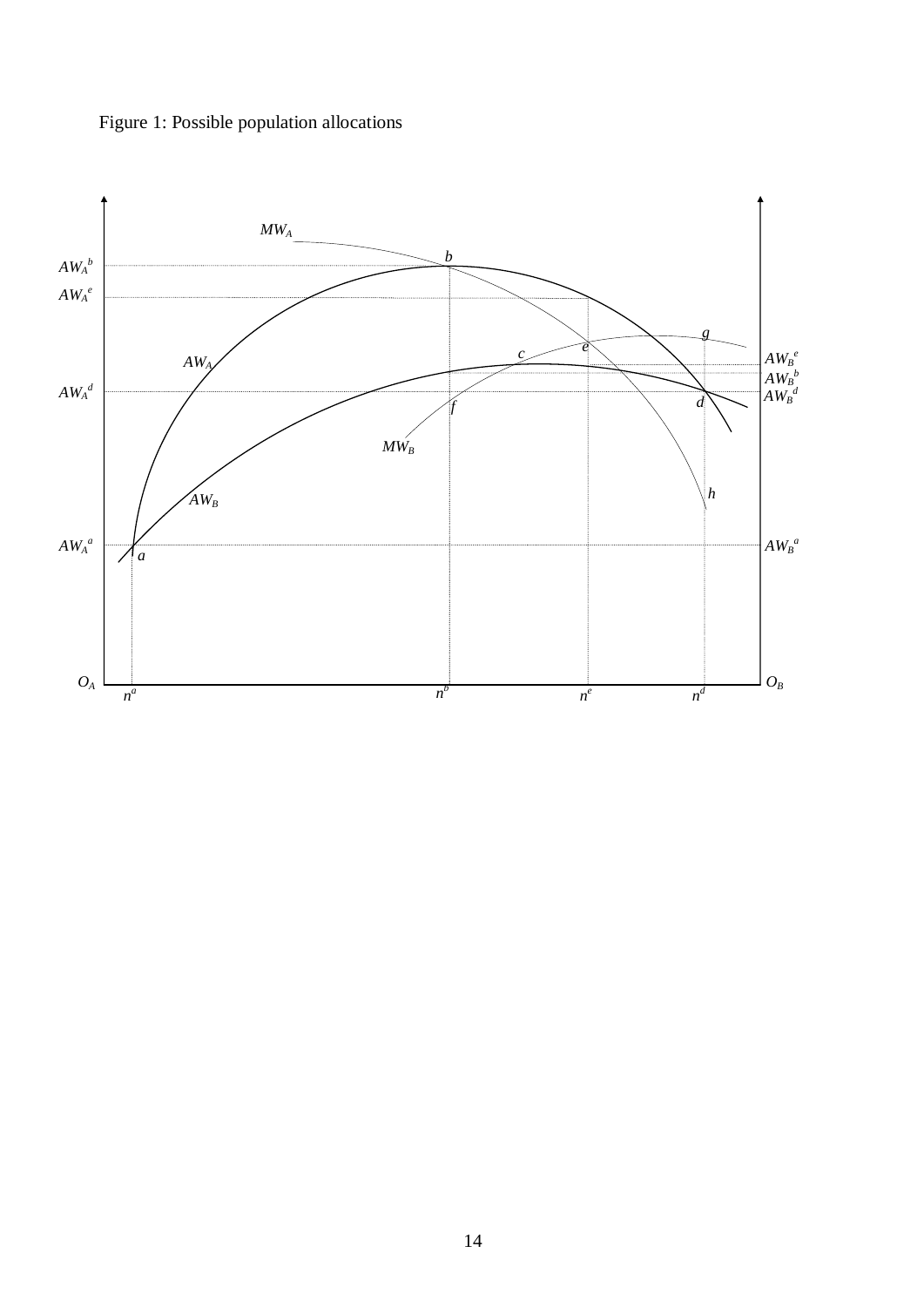

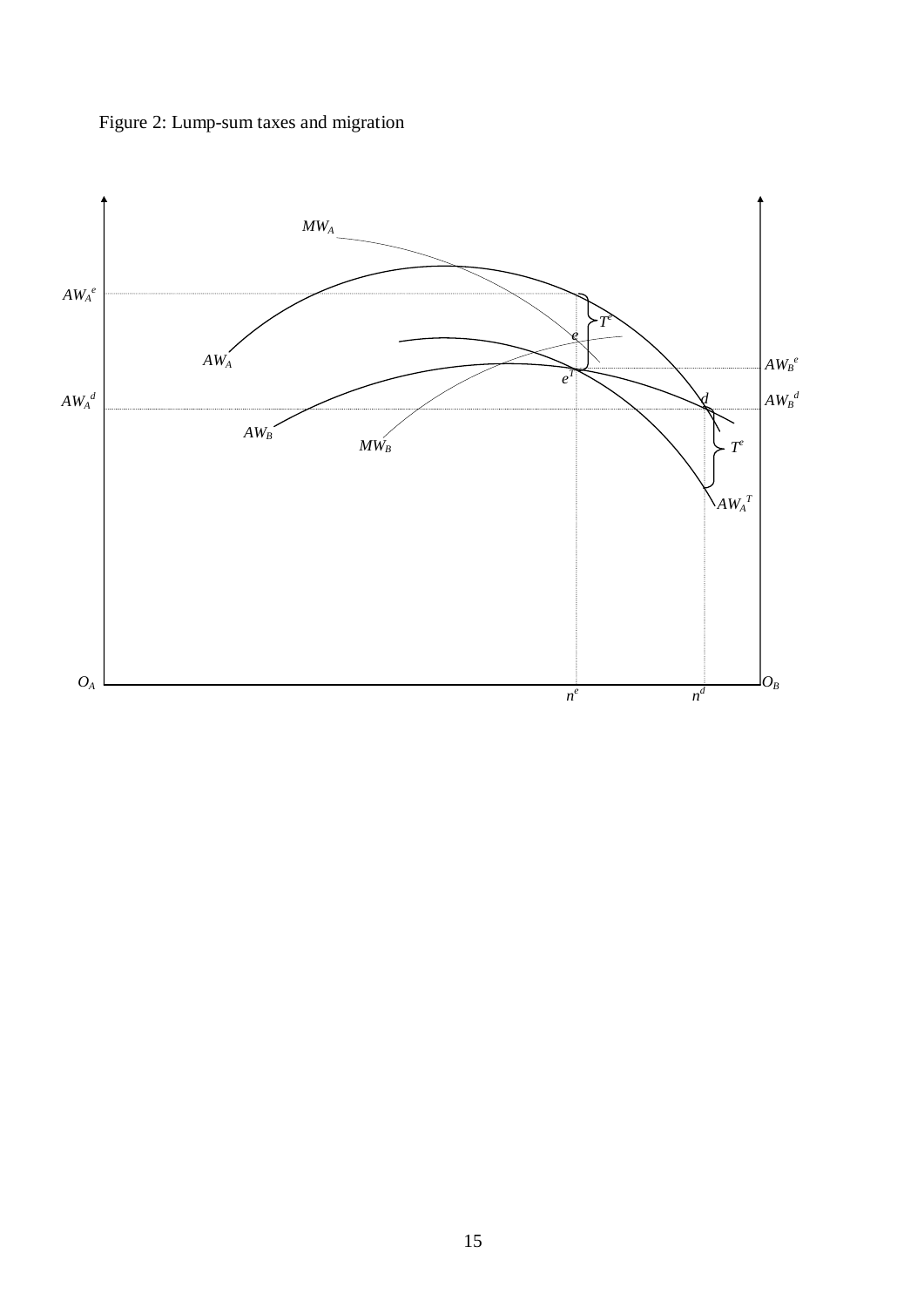